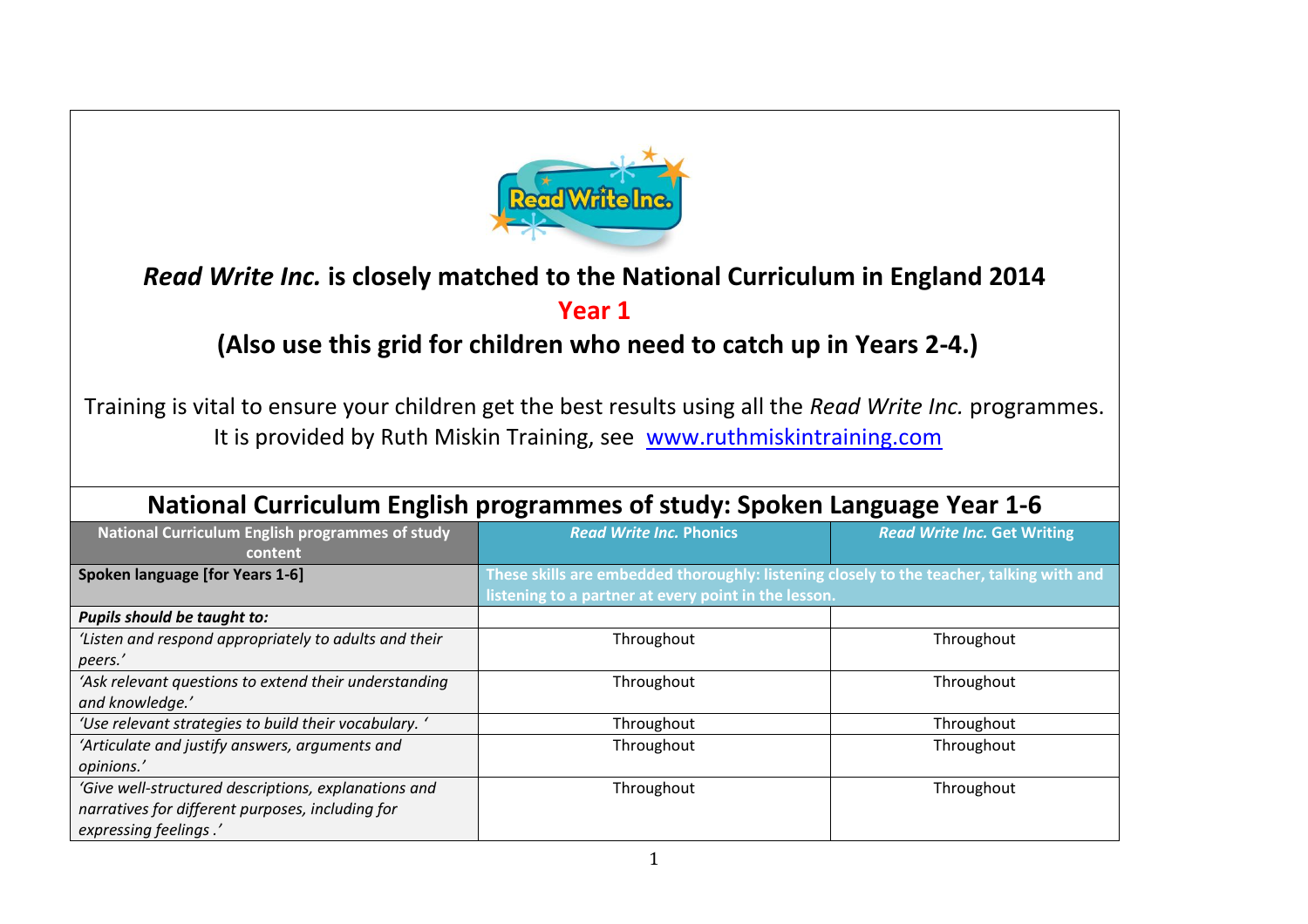| 'Maintain attention and participate actively in.          | Throughout | Throughout |
|-----------------------------------------------------------|------------|------------|
| collaborative conversations, staying on topic and         |            |            |
| initiating and responding to comments.'                   |            |            |
| 'Use spoken language to develop understanding             | Throughout | Throughout |
| through speculating, hypothesising, imagining and         |            |            |
| exploring ideas.                                          |            |            |
| 'Speak audibly and fluently with an increasing command    | Throughout | Throughout |
| of Standard English.'                                     |            |            |
| 'Participate in discussions, presentations, performances, | Throughout | Throughout |
| role play, improvisations and debates.'                   |            |            |
| 'Gain, maintain and monitor the interest of the           | Throughout | Throughout |
| listener(s).'                                             |            |            |
| 'Consider and evaluate different viewpoints, attending    | Throughout | Throughout |
| to and building on the contributions of others.'          |            |            |
| 'Select and use appropriate registers for effective       | Throughout | Throughout |
| communication.'                                           |            |            |

| <b>National Curriculum English programmes of study Year 1</b> |                                                                                                                                      |            |  |
|---------------------------------------------------------------|--------------------------------------------------------------------------------------------------------------------------------------|------------|--|
|                                                               | <b>Read Write Inc. Writing</b>                                                                                                       |            |  |
| Reading - word reading                                        | All the skills below are covered through the<br>reading of the carefully-levelled fiction and<br>non-fiction books in the programme. |            |  |
| 'Apply phonic knowledge and skills as the route to            | Throughout                                                                                                                           | Throughout |  |
| decode words until automatic decoding has become              |                                                                                                                                      |            |  |
| embedded and reading is fluent.'                              |                                                                                                                                      |            |  |
| 'Read accurately by blending the sounds in words that         | Throughout                                                                                                                           | Throughout |  |
| contain the graphemes taught so far.'                         |                                                                                                                                      |            |  |
| 'Read accurately words of two or more syllables that          | Throughout                                                                                                                           | Throughout |  |
| contain the same graphemes as above.'                         |                                                                                                                                      |            |  |
| 'Read words containing common suffixes.'                      | Throughout                                                                                                                           | Throughout |  |
| 'Read further common exception words.'                        | The majority of these words are practised as Red                                                                                     |            |  |
|                                                               | words in Phonics (high frequency words with a                                                                                        |            |  |
|                                                               | low frequency grapheme. These have a special                                                                                         |            |  |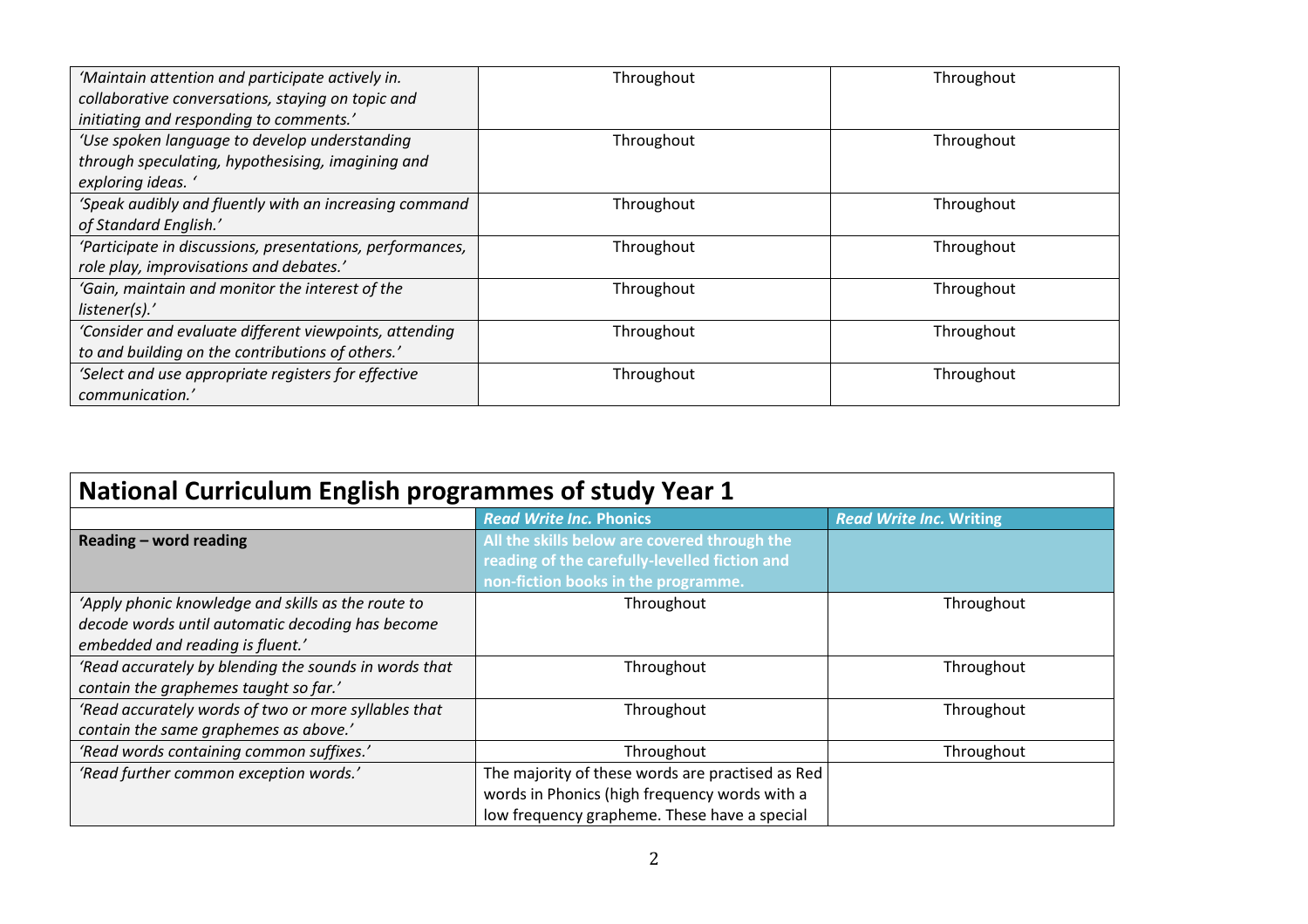|                                                                                              | focus throughout the programme, to ensure<br>children learn to read and spell them with                                                                                        |            |
|----------------------------------------------------------------------------------------------|--------------------------------------------------------------------------------------------------------------------------------------------------------------------------------|------------|
|                                                                                              | confidence).                                                                                                                                                                   |            |
| 'Read most words quickly and accurately, without overt                                       | Throughout                                                                                                                                                                     | Throughout |
| sounding and blending.'                                                                      |                                                                                                                                                                                |            |
| 'Read aloud books closely matched to their improving                                         | Throughout                                                                                                                                                                     |            |
| phonic knowledge, sounding out unfamiliar words                                              |                                                                                                                                                                                |            |
| accurately.'                                                                                 |                                                                                                                                                                                |            |
| 'Re-read these books to build up their fluency and                                           | Throughout                                                                                                                                                                     |            |
| confidence in word reading.'                                                                 |                                                                                                                                                                                |            |
| Reading - comprehension                                                                      |                                                                                                                                                                                |            |
| 'Develop pleasure in reading by:                                                             | <b>Storytime sessions</b>                                                                                                                                                      |            |
| Listening to, discussing and expressing views                                                | (explained in the Get Writing Handbook and on ruthmiskintraining.com) give children<br>access to fiction, non-fiction and poetry at a level beyond that at which they can read |            |
| about a wide range of contemporary and                                                       | independently.                                                                                                                                                                 |            |
| classic poetry, stories and non-fiction at a level                                           |                                                                                                                                                                                |            |
| beyond that at which they can read<br>independently.                                         |                                                                                                                                                                                |            |
| Discussing the sequence of events in books and<br>$\bullet$                                  | Throughout                                                                                                                                                                     |            |
| how items of information are related.                                                        |                                                                                                                                                                                |            |
| Becoming familiar with and retelling a wider<br>$\bullet$                                    | Throughout                                                                                                                                                                     |            |
| range of stories.                                                                            |                                                                                                                                                                                |            |
| Being introduced to non-fiction books that are<br>$\bullet$<br>structured in different ways. | Throughout                                                                                                                                                                     |            |
| Recognising simple recurring literary language<br>$\bullet$                                  | Throughout                                                                                                                                                                     |            |
| in stories and poetry.                                                                       |                                                                                                                                                                                |            |
| Discussing and clarifying the meanings of<br>$\bullet$                                       | Throughout                                                                                                                                                                     |            |
| words.                                                                                       |                                                                                                                                                                                |            |
| Discussing their favourite words and phrases.<br>$\bullet$                                   | Throughout                                                                                                                                                                     |            |
| Continuing to build up a repertoire of poems<br>$\bullet$<br>learnt by heart.'               | Throughout                                                                                                                                                                     |            |
| 'Understand books by:                                                                        | Throughout                                                                                                                                                                     |            |
| Drawing on what they already know or on<br>$\bullet$                                         |                                                                                                                                                                                |            |
| background information and vocabulary                                                        |                                                                                                                                                                                |            |
| provided by the teacher.                                                                     |                                                                                                                                                                                |            |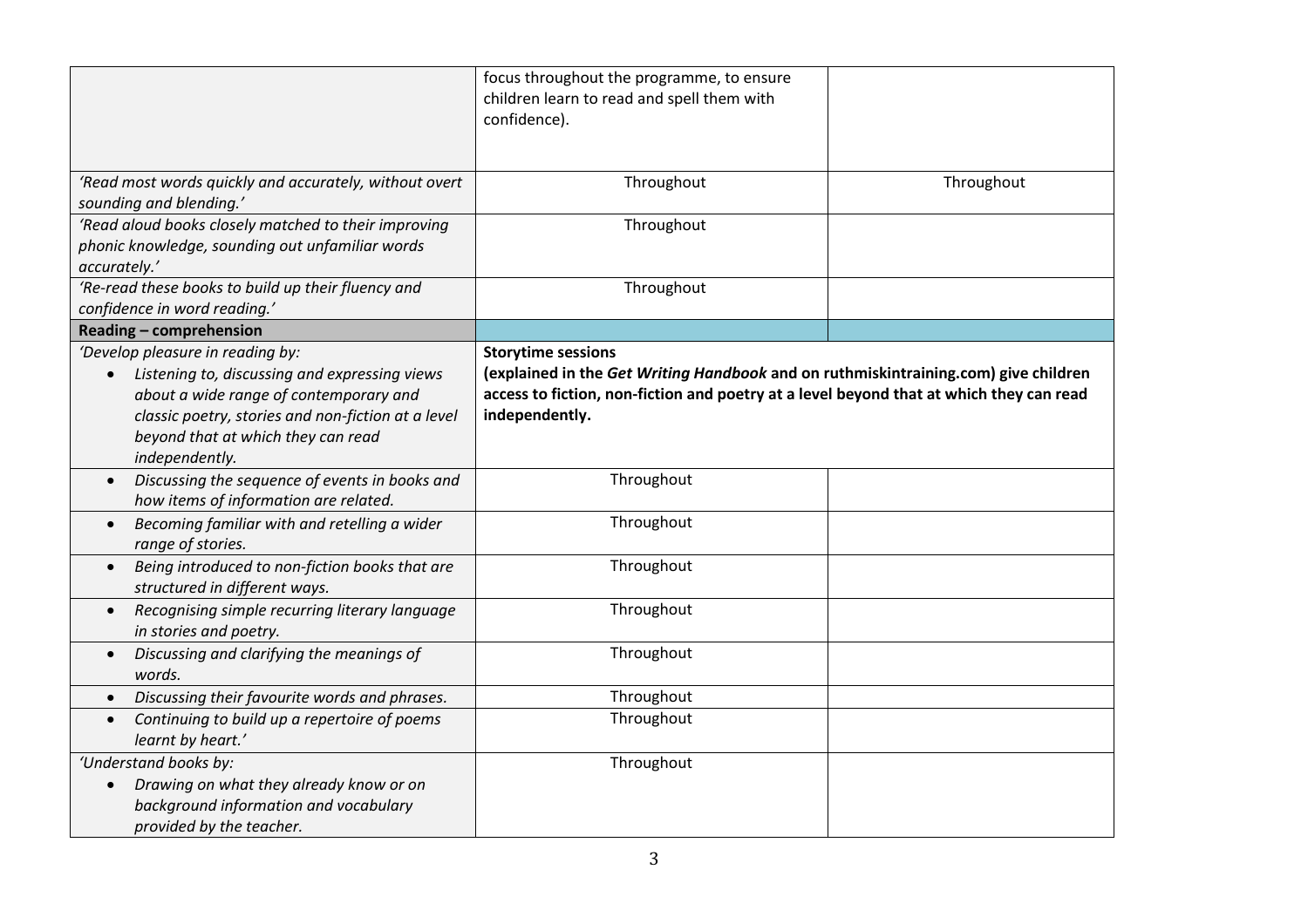| Checking that the text makes sense to them as<br>$\bullet$<br>they read and correcting inaccurate reading.                                                  | Throughout                                                                                                                                                                                                                                                                                                                                                                                                                                                                                                                                                                                                                                                                                                                                                                      |                                                                                                                                                                                                                                                                                                                                                                                                                                                                                                                                                                             |
|-------------------------------------------------------------------------------------------------------------------------------------------------------------|---------------------------------------------------------------------------------------------------------------------------------------------------------------------------------------------------------------------------------------------------------------------------------------------------------------------------------------------------------------------------------------------------------------------------------------------------------------------------------------------------------------------------------------------------------------------------------------------------------------------------------------------------------------------------------------------------------------------------------------------------------------------------------|-----------------------------------------------------------------------------------------------------------------------------------------------------------------------------------------------------------------------------------------------------------------------------------------------------------------------------------------------------------------------------------------------------------------------------------------------------------------------------------------------------------------------------------------------------------------------------|
| Making inferences on the basis of what is being<br>$\bullet$<br>said and done.                                                                              | Throughout                                                                                                                                                                                                                                                                                                                                                                                                                                                                                                                                                                                                                                                                                                                                                                      |                                                                                                                                                                                                                                                                                                                                                                                                                                                                                                                                                                             |
| Answering and asking questions.<br>$\bullet$                                                                                                                | Throughout                                                                                                                                                                                                                                                                                                                                                                                                                                                                                                                                                                                                                                                                                                                                                                      |                                                                                                                                                                                                                                                                                                                                                                                                                                                                                                                                                                             |
| Predicting what might happen on the basis of<br>$\bullet$<br>what has been read so far.'                                                                    | Throughout                                                                                                                                                                                                                                                                                                                                                                                                                                                                                                                                                                                                                                                                                                                                                                      |                                                                                                                                                                                                                                                                                                                                                                                                                                                                                                                                                                             |
| 'Participate in discussion about books, poems and other<br>works that are read to them and those that they can<br>read for themselves.'                     | Discussion is encouraged throughout the<br>programme, both about books that the children<br>read themselves, and those that they listen to<br>during class Storytime.                                                                                                                                                                                                                                                                                                                                                                                                                                                                                                                                                                                                           |                                                                                                                                                                                                                                                                                                                                                                                                                                                                                                                                                                             |
| 'Explain and discuss their understanding of books,<br>poems and other material, both those that they listen<br>to and those that they read for themselves.' | Throughout                                                                                                                                                                                                                                                                                                                                                                                                                                                                                                                                                                                                                                                                                                                                                                      |                                                                                                                                                                                                                                                                                                                                                                                                                                                                                                                                                                             |
| Writing - transcription                                                                                                                                     |                                                                                                                                                                                                                                                                                                                                                                                                                                                                                                                                                                                                                                                                                                                                                                                 |                                                                                                                                                                                                                                                                                                                                                                                                                                                                                                                                                                             |
| 'Spell (words containing phonemes taught, common<br>exception words, days of the week).'                                                                    | The Read Write Inc. Speed sounds lessons follow<br>a careful progression, with sounds being<br>introduced sequentially in a structured and<br>systematic way. The broad order follows three<br>sets:<br>* Set 1 teaches the most common sound-letter<br>correspondences:<br>masdt/inpgo/ckub/felhshr/jvyw<br>/ th z ch qu x ng nk<br>* Set 2 Speed sounds teaches alternative vowel<br>sounds: ay ee igh ow oo oo ar or air ir ou oy<br>* Set 3 Speed sounds is made up of alternative<br>spellings of Set 2 sounds: ea oi e a-e i-e o-e u-e<br>aw are ur er ow ai oa ew ire ear ure<br>The Speed sounds are taught using cards and<br>are the key focus sounds that children learn. As<br>they move up the levels, more unusual<br>correspondences that they need to learn are | There are 9 Get Writing! activities for<br>each of the Read Write Inc. Phonics<br>books making spelling a fundamental<br>part of Read Write Inc. Get Writing<br>1. Play 'Fred Rhythms' to learn to spell<br>the words - encoding<br>2. Play 'Fred Fingers' to memorise the<br>spelling - encoding<br>3. Carry out a spelling check -<br>encoding<br>4. Take a spelling test - encoding<br>5. Hold a sentence - encoding<br>6. Build a sentence - language<br>comprehension and encoding<br>7. Edit for spelling and punctuation -<br>language comprehension and<br>encoding |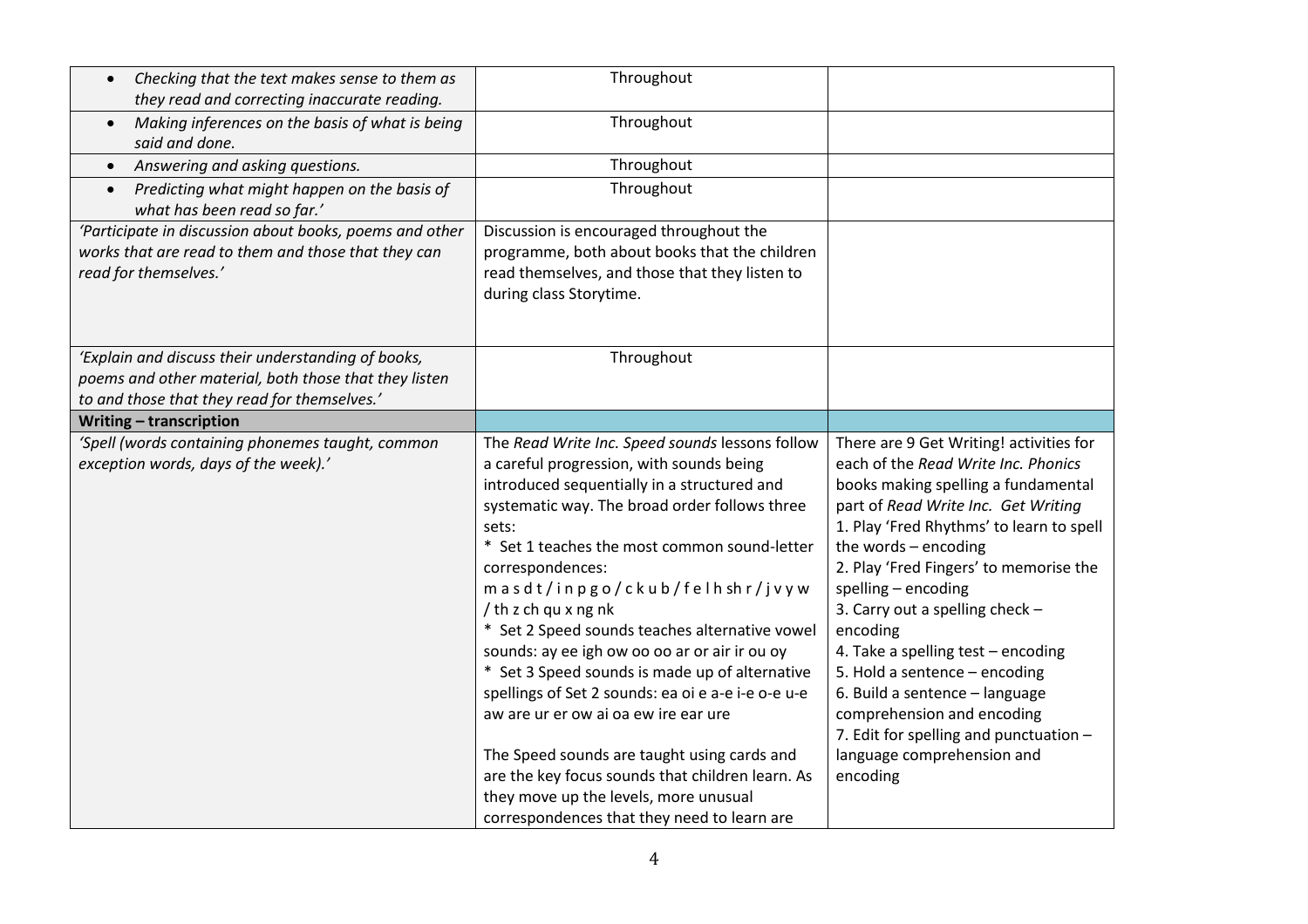|                                                                    | pointed out to them as alternatives on the       |                                                                              |
|--------------------------------------------------------------------|--------------------------------------------------|------------------------------------------------------------------------------|
|                                                                    | Complex Speed Sound chart, e.g. ph is not        |                                                                              |
|                                                                    | taught using a sound card but as an alternative  |                                                                              |
|                                                                    |                                                  |                                                                              |
|                                                                    | to the more common spelling 'f'.                 |                                                                              |
|                                                                    | These have a special focus throughout the        |                                                                              |
|                                                                    | programme, to ensure children learn to read      |                                                                              |
|                                                                    | and spell them with confidence.                  |                                                                              |
| 'Name letters of alphabet.'                                        | Pink/Orange Level.                               | <b>Yellow level</b>                                                          |
| 'Add prefixes and suffixes.'                                       | Children's awareness of prefixes and suffixes is | Children will use some words with prefix                                     |
|                                                                    | developed in the storybook activities for each   | and suffixes where appropriate in their                                      |
|                                                                    | book.                                            | own writing after seeing them modelled                                       |
|                                                                    |                                                  | by the teacher.                                                              |
| 'Apply simple spelling rules as outlined in English Appendi<br>1.' | See Appendix 1: Spelling Year 1 below.           |                                                                              |
| 'Write from memory simple dictated sentences.'                     |                                                  | This skill is developed through the                                          |
|                                                                    |                                                  | 'Hold a sentence' concept introduced                                         |
|                                                                    |                                                  | early in the programme and practised                                         |
|                                                                    |                                                  | throughout.                                                                  |
| Writing - handwriting                                              |                                                  |                                                                              |
| 'Sit and hold pencil correctly.'                                   | Speed Sounds lessons, from Red Level onwards     | Children practise handwriting at each<br>stage of learning to write - letter |
| 'Begin to form lower case letters in correct direction.'           | Speed Sounds lessons, from Red Level onwards     | formation and phonic knowledge go                                            |
| 'Capital letters.'                                                 |                                                  | hand in hand.                                                                |
| 'Digits 0-9.'                                                      |                                                  |                                                                              |
| 'Understand which letters belong to which handwriting              |                                                  | <b>Guidance on teaching handwriting is</b>                                   |
| 'families' (i.e. letters that are formed in similar ways) and      |                                                  | provided in the Read Write Inc. Get                                          |
| to practise these.'                                                |                                                  | <b>Writing! Handbook.</b>                                                    |
| Writing - composition                                              |                                                  |                                                                              |
| 'Write sentences by:                                               |                                                  | All these skills are embedded in the                                         |
| Saying out loud what they are going to write<br>$\bullet$          |                                                  | entire Get Writing programme, from                                           |
| about.                                                             |                                                  | the earliest level particularly in                                           |
| Composing a sentence orally before writing                         |                                                  | activities                                                                   |
| it.                                                                |                                                  | 8. Composition: picture prompts -                                            |
| Sequencing sentences to form short<br>$\bullet$                    |                                                  | language comprehension and                                                   |
|                                                                    |                                                  |                                                                              |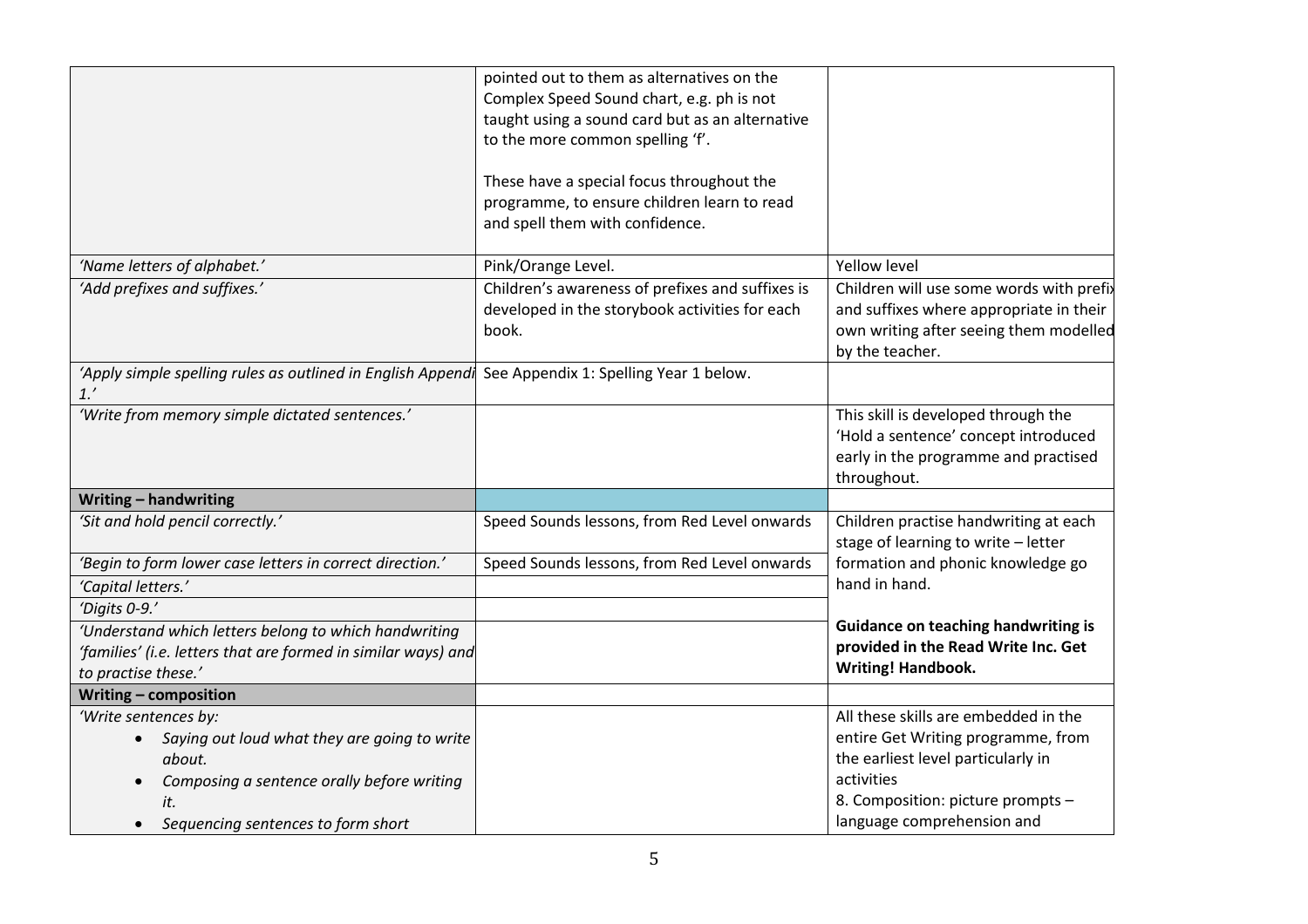| narratives.<br>Re-reading what they have written to check<br>that it makes sense.' | encoding.<br>9. Composition - language<br>comprehension and encoding. |
|------------------------------------------------------------------------------------|-----------------------------------------------------------------------|
| 'Discuss what they have written with the teacher and<br>other pupils.'             | Throughout                                                            |

| 'Read aloud their writing clearly enough to be heard by<br>their peers and the teacher.' |                                                      | Throughout                             |
|------------------------------------------------------------------------------------------|------------------------------------------------------|----------------------------------------|
| Writing - vocabulary, grammar and punctuation                                            |                                                      |                                        |
| 'Leaving spaces between words.'                                                          |                                                      |                                        |
|                                                                                          |                                                      | One finger space' is recommended in    |
|                                                                                          |                                                      | <b>Get Writing</b>                     |
| 'Joining words and clauses using 'and'.'                                                 |                                                      | Throughout                             |
| 'Begin to punctuate sentences using a capital letter, full                               |                                                      | Throughout                             |
| stop, question mark or exclamation mark.'                                                |                                                      |                                        |
|                                                                                          |                                                      |                                        |
| 'Using a capital letter for names of people, places, days                                | 'I' taught as alternative to Set 2 as part of the    | Children are taught to use capital     |
| of the week, and the personal pronoun 'I'.'                                              | storybook activities.                                | letters at the start of sentences, for |
|                                                                                          |                                                      | names and for the word 'I'.            |
|                                                                                          | Days of the week taught as part of weekly activitie. |                                        |
|                                                                                          | in Read Write Inc. Spelling                          |                                        |
| 'Learning the grammar for Year 1 in English Appendix 2.'                                 |                                                      | See Appendix 2, below.                 |
|                                                                                          |                                                      |                                        |
| 'Use the grammatical terminology in English Appendix 2                                   |                                                      | See Appendix 2, below.                 |
| in discussing their writing.'                                                            |                                                      |                                        |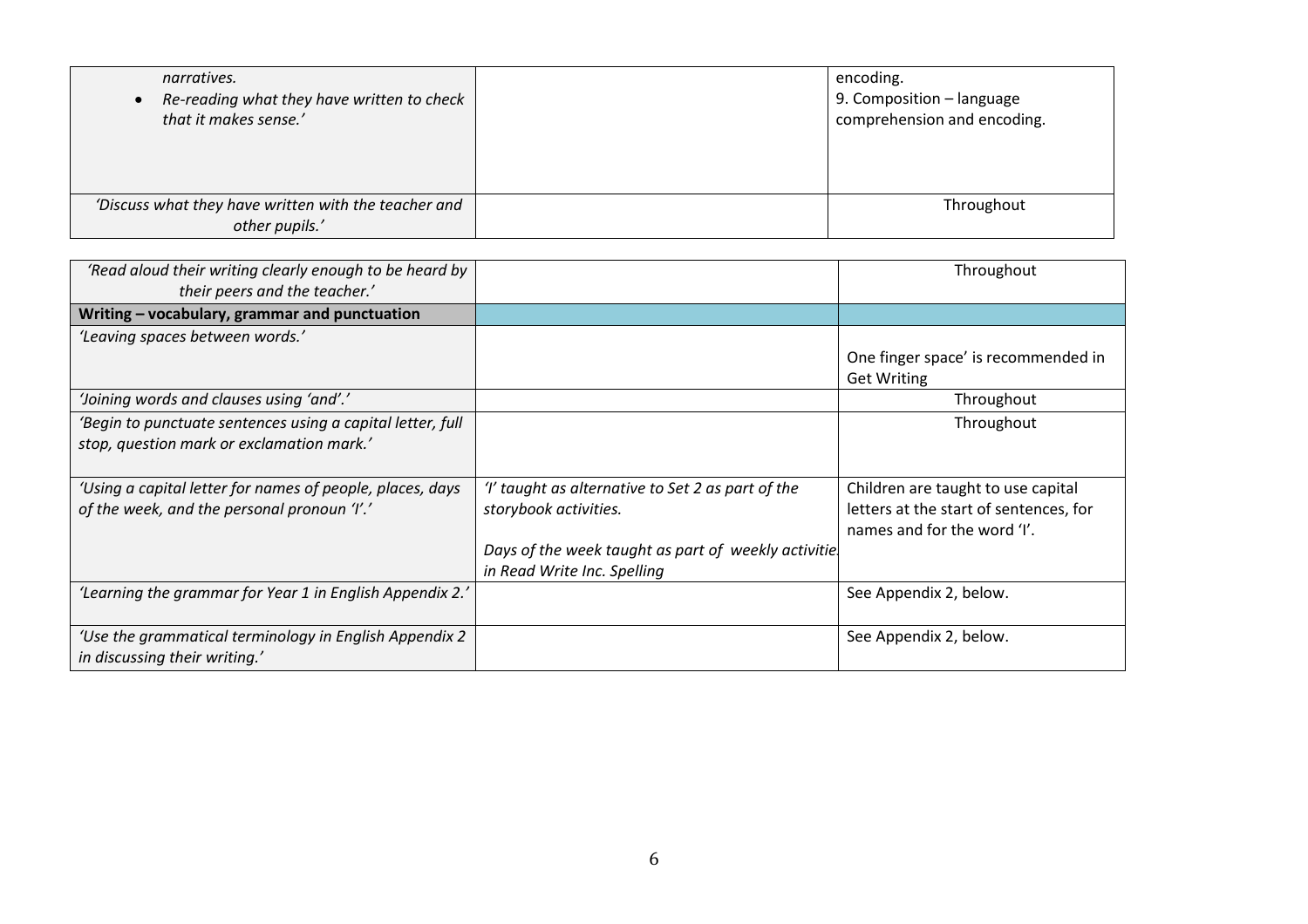| <b>National Curriculum English Appendix 1: Spelling Year 1</b>                                |                                                                                    |                                                                                                               |                                                                                                                                  |                                                                                                                                                                                                       |
|-----------------------------------------------------------------------------------------------|------------------------------------------------------------------------------------|---------------------------------------------------------------------------------------------------------------|----------------------------------------------------------------------------------------------------------------------------------|-------------------------------------------------------------------------------------------------------------------------------------------------------------------------------------------------------|
| <b>English Appendix 1:</b><br><b>Spelling Year 1</b><br>content                               |                                                                                    | <b>Read Write Inc. Phonics</b>                                                                                | <b>Read Write Inc. Get Writing</b>                                                                                               | <b>Read Write Inc. Spelling</b><br>The Read Write Inc. Spelling                                                                                                                                       |
|                                                                                               | <b>Curriculum example</b><br>words (from English -<br><b>Appendix 1: Spelling)</b> |                                                                                                               |                                                                                                                                  | programme covers Years 2-6, but<br>provides activities to assess and<br>revise the Year 1 content of<br><b>English Appendix 1: Spelling</b>                                                           |
| he sounds /f/, /l/, /s/,<br>/z/ and /k/ spelt ff, ll,<br>ss, zz and ck                        | off, well, miss, buzz,<br>back                                                     | Taught as alternatives to<br>Set 1 sounds as part of<br>the storybook activities.                             | Throughout.                                                                                                                      | Quick recap: Pre-programme<br>Activity 2 huff, bell, pass, buzz,<br>duck.                                                                                                                             |
| The $/p$ / sound spelt n<br>before k (bank, sunk)                                             | bank, think, honk, sunk                                                            | Since nk and ng are very<br>frequent sound<br>combinations, nk and ng<br>taught together as part<br>of Set 1. | Throughout.                                                                                                                      | Quick recap: Pre-programme<br>Activity 2 bank.                                                                                                                                                        |
| Division of words into<br>syllables                                                           |                                                                                    | Children's awareness of<br>syllable breaks is<br>developed in the<br>storybook activities for<br>each book.   |                                                                                                                                  | Quick recap: Pre-programme<br>Activity 2; pre-programme<br>Activity 5 question 2. If you feel<br>children need further practice,<br>work through Pre-programme<br>Special focus 2 (available online). |
| -tch (fetch, hutch)                                                                           | catch, fetch, kitchen,<br>notch, hutch (rich,<br>which, much, such)                | Taught as alternative to<br>Set 1 ch as part of the<br>storybook activities.                                  | Throughout.                                                                                                                      | Quick recap: Pre-programme<br>Activity 2 catch.                                                                                                                                                       |
| The /v/ sound at the<br>end of words (have,<br>live)                                          | have live give                                                                     | Taught as alternative to<br>Set 1 v as part of the<br>storybook activities.                                   | Throughout.                                                                                                                      | Quick recap: Pre-programme<br>Activity 2 give.                                                                                                                                                        |
| Adding s and es to<br>words (plural of<br>nouns and the third<br>person singular of<br>verbs) | cats, dogs, spends,<br>rocks, thanks<br>catches                                    | Throughout fiction and<br>non-fiction.                                                                        | Children will use plural nouns and<br>third person singular verbs ending<br>with s and es where appropriate in<br>their writing. | Quick check: Pre-programme<br>Activity 5 question 4. If you feel<br>children need further practice,<br>work through Pre-programme<br>Special focus 4 and special focus<br>5 (available online).       |
| Adding the endings -                                                                          | hunting, hunted,                                                                   | Throughout fiction and                                                                                        | Not explicitly taught, but children                                                                                              | Quick check: Pre-programme                                                                                                                                                                            |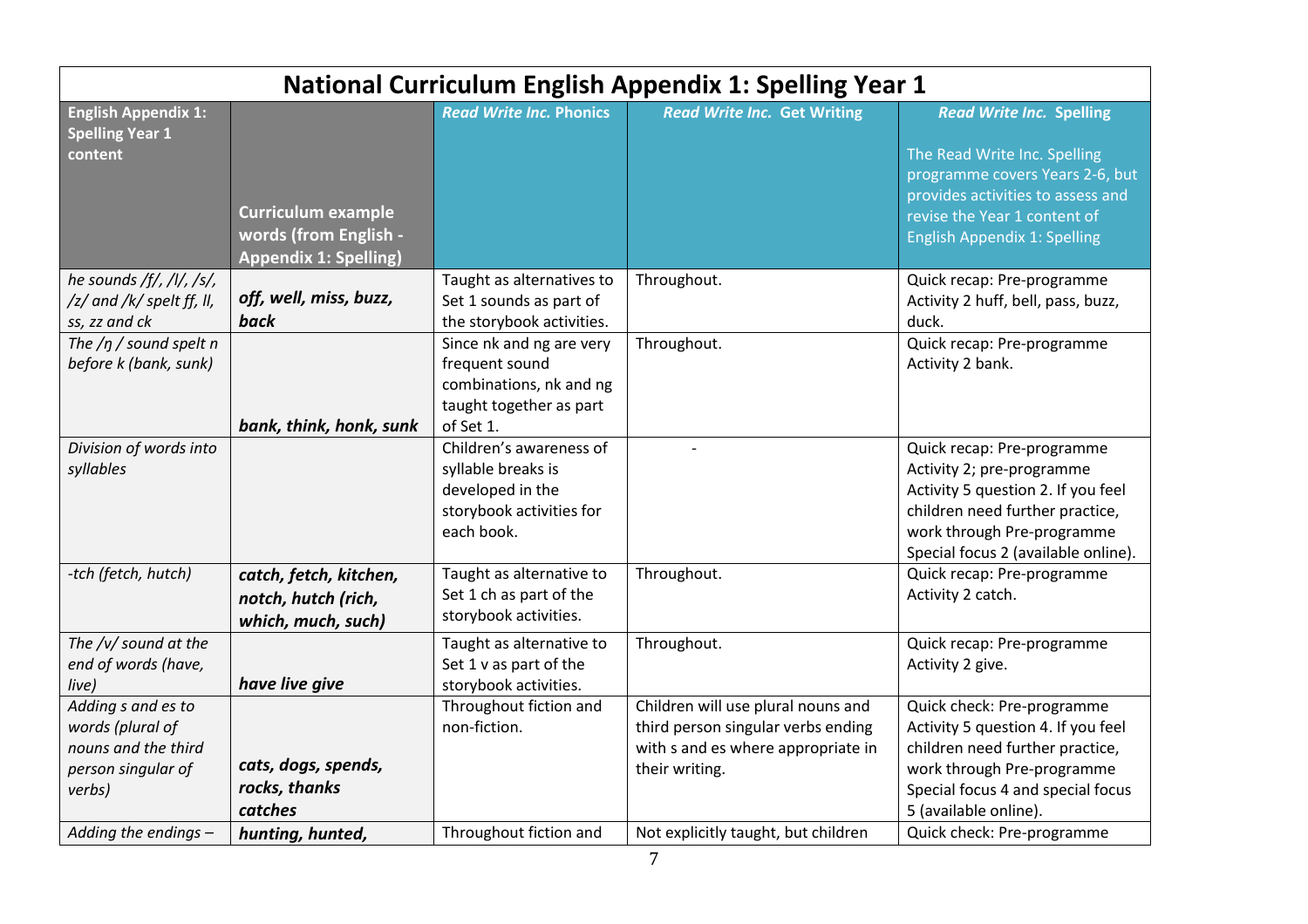| ing, -ed and -er to   | hunter, buzzing,         | non-fiction.           | will use these forms where          | Activity 5, questions 5 and 6. If   |
|-----------------------|--------------------------|------------------------|-------------------------------------|-------------------------------------|
| verbs where no        | buzzed, buzzer,          |                        | appropriate in their own writing    | you feel children need further      |
| change is needed to   | jumping, jumped,         |                        | after seeing them modelled by the   | practice, work through Pre-         |
| the root word         | jumper                   |                        | teacher.                            | programme Special focus 7 and       |
|                       |                          |                        |                                     | Special focus 8 (available online). |
| Adding -er and -est   |                          | Throughout fiction and | Not explicitly taught, but children | Quick check: Pre-programme          |
| to adjectives where   |                          | non-fiction.           | will use these forms where          | Activity 5, questions 5 and 6. If   |
| no change is needed   |                          |                        | appropriate in their own writing    | you feel children need further      |
| to the root word      | grander, grandest,       |                        | after seeing them modelled by the   | practice, work through Pre-         |
|                       | fresher, freshest,       |                        | teacher.                            | programme Special focus 6           |
|                       | quicker, quickest        |                        |                                     | (available online).                 |
| ai, oi (rain, oil)    | rain, wait, train, paid, | Speed sound set 3.     | Yellow Level onwards.               | Quick recap: Pre-programme          |
|                       | afraid oil, join, coin,  |                        |                                     | Activity 2 train spoil.             |
|                       | point, soil              |                        |                                     |                                     |
| ay, oy (day, enjoy)   | day, play, say, way,     | Speed sounds set 2.    | Pink Level onwards.                 | Quick recap: Pre-programme          |
|                       |                          |                        |                                     | Activity 2 day boy.                 |
|                       | stay boy, toy, enjoy,    |                        |                                     |                                     |
|                       | annoy                    |                        |                                     |                                     |
| a-e (made, safe)      | made, came, same,        | Speed sound set 3.     | Yellow Level onwards.               | Quick recap: Pre-programme          |
|                       | take, safe               |                        |                                     | Activity 2 make.                    |
| e-e (these, complete) | these,                   |                        |                                     | Quick recap: Pre-programme          |
|                       | theme,                   |                        |                                     | Activity 2 theme.                   |
|                       | complete                 |                        |                                     |                                     |
| i-e (five, ride)      | five, ride, like, time,  | Speed sound set 3.     | Grey level.                         | Quick recap: Pre-programme          |
|                       | side                     |                        |                                     | Activity 2 kite.                    |
| o-e (home, hope)      | home, those, woke,       | Speed sound set 3.     | Blue and Grey Level.                | Quick recap: Pre-programme          |
|                       | hope, hole               |                        |                                     | Activity 2 smoke.                   |
| u-e (June, rude)      | June, rule, rude, use,   | Speed sound set 3.     | Grey Level.                         | Quick recap: Pre-programme          |
|                       | tube, tune               |                        |                                     | Activity 2 rude.                    |
| ar (car, garden)      |                          | Speed sound set 2.     | Orange Level onwards.               | Quick recap: Pre-programme          |
|                       | car, start, park, arm,   |                        |                                     |                                     |
|                       | garden                   |                        |                                     | Activity 2 car.                     |
| ee (see, green)       | see, tree, green, meet,  | Speed sound set 2.     | Pink Level onwards.                 | Quick recap: Pre-programme          |
|                       | week                     |                        |                                     | Activity 2 see.                     |
| ea (/iː/) (sea, each) | sea, dream, meat, each,  | Speed sound set 3.     | Blue and Grey Level.                | Quick recap: Pre-programme          |
|                       | read (present tense)     |                        |                                     | Activity 2 dream.                   |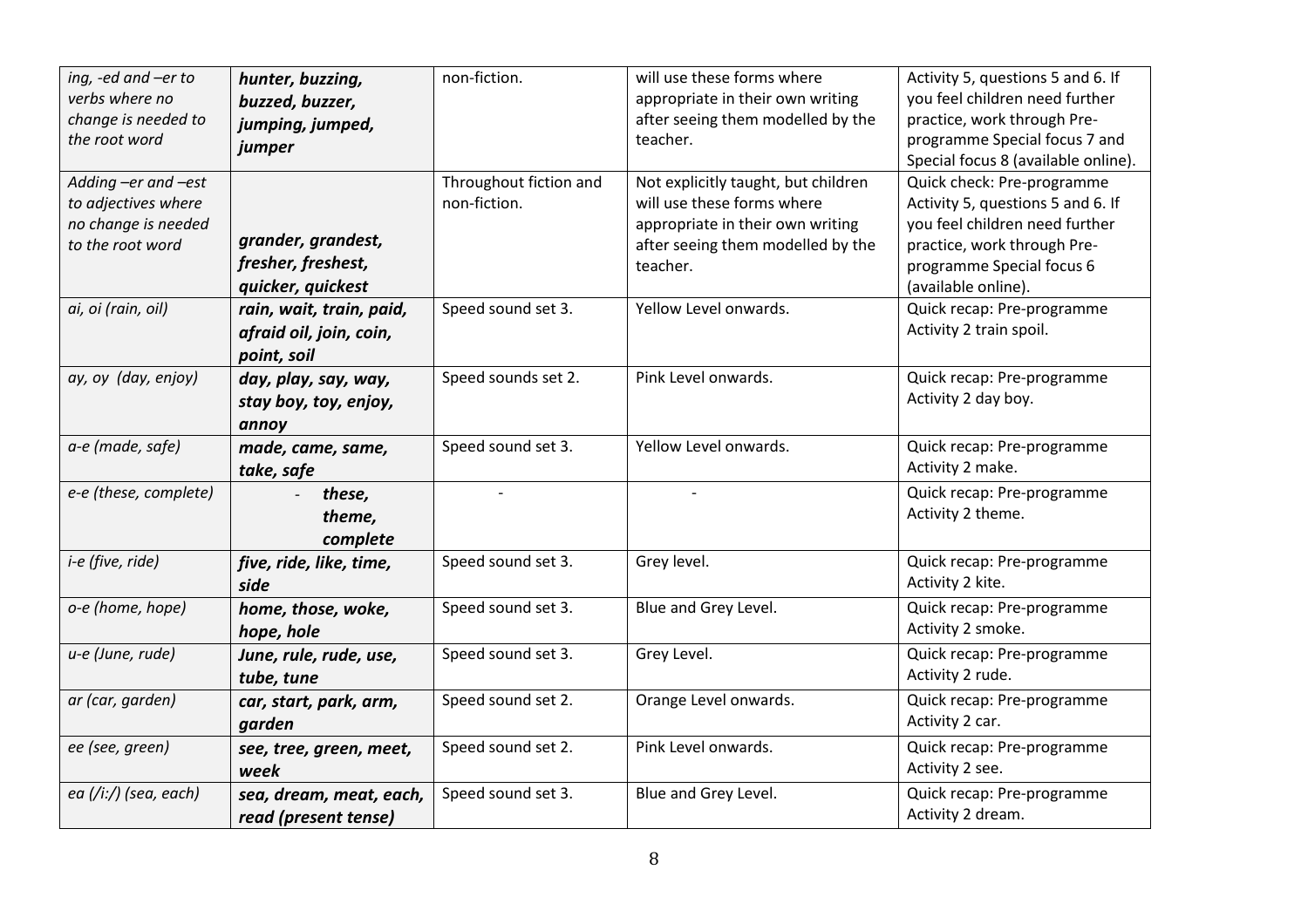| ea (/ $\varepsilon$ /) (bread,<br>instead)                                                   | head, bread, meant,<br>instead, read (past<br>tense)                                                                                       | Speed sound set 3.                                                                                                                                                                          | Blue and Grey Level.                                                                 | Quick recap: Pre-programme<br>Activity 2 head.                       |
|----------------------------------------------------------------------------------------------|--------------------------------------------------------------------------------------------------------------------------------------------|---------------------------------------------------------------------------------------------------------------------------------------------------------------------------------------------|--------------------------------------------------------------------------------------|----------------------------------------------------------------------|
| er $\left(\frac{1}{3}\right)$ (her, person)                                                  | (stressed sound): her,<br>term, verb, person                                                                                               | Speed sound set 3.                                                                                                                                                                          | Grey Level.                                                                          | Quick recap: Pre-programme<br>Activity 2 verb.                       |
| er (/ə/) ( better,<br>sister)                                                                | (unstressed schwa<br>sound): better, under,<br>summer, winter, sister<br>ir                                                                | Not taught in Phonics as<br>the unstressed schwa<br>because so many sounds<br>can be pronounced this<br>way in natural spoken<br>English. Sounds are<br>individually taught if<br>stressed. | $\overline{a}$                                                                       |                                                                      |
| ir (girl, third)                                                                             | girl, bird, shirt, first,<br>third                                                                                                         | Speed sound set 2.                                                                                                                                                                          | Blue and Grey Level.                                                                 | Quick recap: Pre-programme<br>Activity 2 whirl.                      |
| ur (turn, burst)                                                                             | turn, hurt, church,<br>burst, Thursday                                                                                                     | Speed sound set 3.                                                                                                                                                                          | Grey Level.                                                                          | Quick recap: Pre-programme<br>Activity 2 burn.                       |
| oo (/u:/) (food, soon)                                                                       | food, pool, moon, zoo,<br>soon                                                                                                             | Speed sound set 2.                                                                                                                                                                          | Pink Level onwards.                                                                  | Quick recap: Pre-programme<br>Activity 2 zoo.                        |
| οο (/ʊ/) (book, good)                                                                        | book, took, foot, wood,<br>qood                                                                                                            | Speed sound set 2.                                                                                                                                                                          | Orange Level onwards.                                                                | Quick recap: Pre-programme<br>Activity 2 look.                       |
| oa (boat, goal)                                                                              | boat, coat, road, coach,<br>goal                                                                                                           | Speed sound set 3.                                                                                                                                                                          | Grey Level onwards.                                                                  | Quick recap: Pre-programme<br>Activity 2 boat.                       |
| oe (toe, goes)                                                                               | toe, goes                                                                                                                                  | Taught as alternative to<br>Set 3 o-e as part of the<br>storybook activities.                                                                                                               | Blue Level onwards.                                                                  | Quick recap: Pre-programme<br>Activity 2 toe.                        |
| ou (out, sound)                                                                              | out, about, mouth,<br>around, sound                                                                                                        | Speed sound set 2.                                                                                                                                                                          | Orange Level onwards.                                                                | Quick recap: Pre-programme<br>Activity 2 shout.                      |
| ow (/aʊ/) (now,<br>brown)<br>ow (/əʊ/) (own,<br>show)<br>ue (blue, rescue)<br>ew (new, drew) | now, how, brown,<br>down, town own, blow,<br>snow, grow, show blue,<br>clue, true, rescue,<br>Tuesday new, few,<br>grew, flew, drew, threw | Set 2 ow.<br>Set 3 ow.<br>ue taught as alternative<br>to Set 3 ew.                                                                                                                          | Pink onwards for Set 2 ow; Yellow<br>onwards for Set 3 ow, ew and<br>alternative ue. | Quick recap: Pre-programme<br>Activity 2 blow, brown, blue,<br>chew. |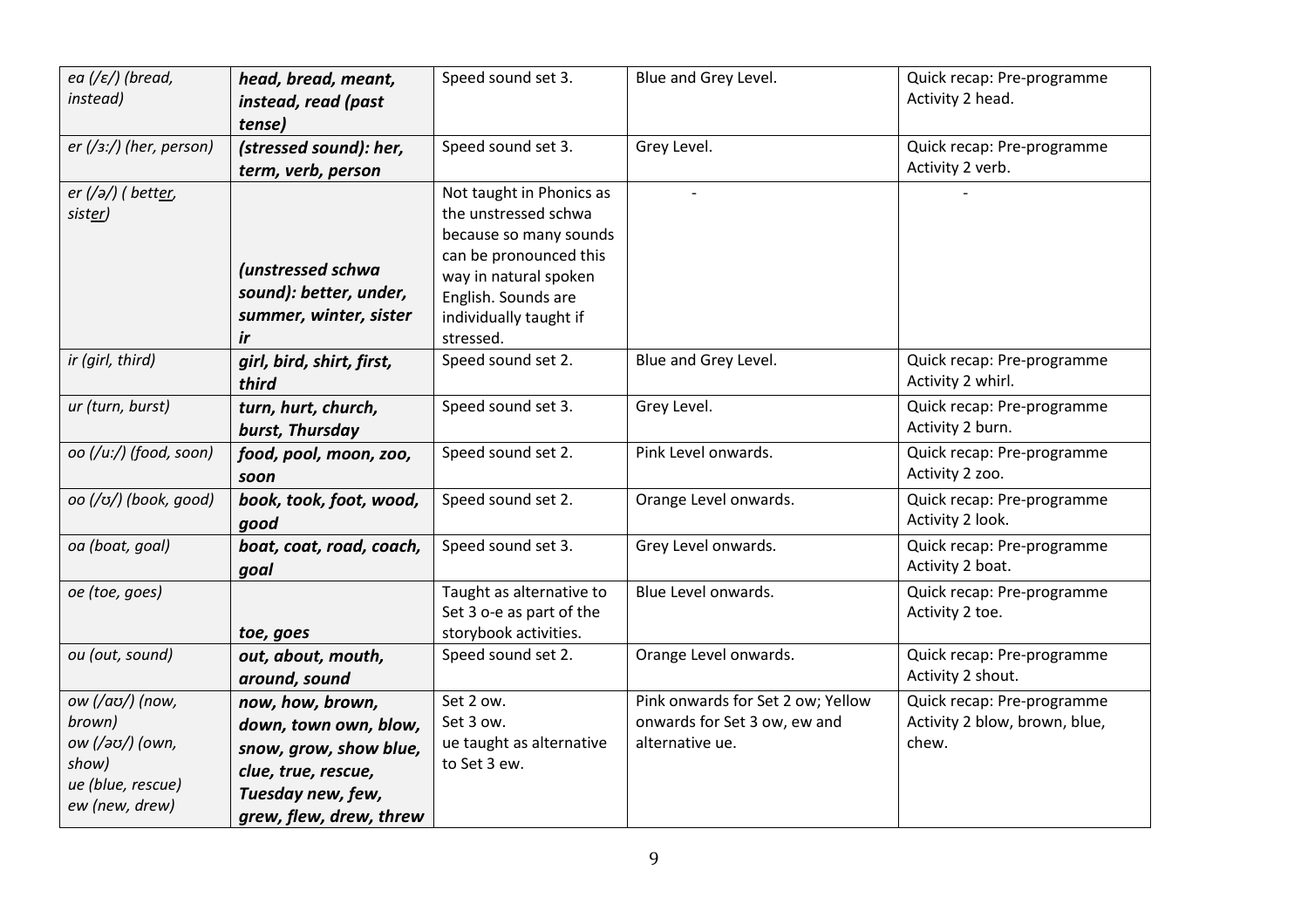| ie (/ai/) (tie, dried)                                             | lie, tie, pie, cried, tried,<br>dried                                          | Speed sounds set 3.                                                               | Blue Level onwards.                 | Quick recap: Pre-programme<br>Activity 2 tie.                   |
|--------------------------------------------------------------------|--------------------------------------------------------------------------------|-----------------------------------------------------------------------------------|-------------------------------------|-----------------------------------------------------------------|
| ie (/i:/) (chief, thief)                                           | chief field thief                                                              | Taught as alternative to<br>Set 2 ee.                                             | Blue and Grey Level.                | Quick recap: Pre-programme<br>Activity 2 chief.                 |
| igh (high, right)                                                  | high, night, light,<br>bright, right                                           | Speed sound set 2                                                                 | Pink Level onwards.                 | Quick recap: Pre-programme<br>Activity 2 high.                  |
| or (for, horse)                                                    | for, short, born, horse,<br>morning                                            | Speed sound set 2.                                                                | Pink Level onwards.                 | Quick recap: Pre-programme.<br>Activity 2 for                   |
| ore (more, shore)                                                  | more, score, before,<br>wore, shore                                            | Taught as alternative to<br>Set 2 as part of the<br>storybook activities.         | Yellow Level onwards.               | Quick recap: Pre-programme<br>Activity 2 snore.                 |
| aw (saw, yawn)                                                     | saw, draw, yawn, crawl                                                         | Speed sound set 3.                                                                | Yellow Level onwards.               | Quick recap: Pre-programme<br>Activity 2 law.                   |
| au (author, dinosaur)                                              | author, August,<br>dinosaur, astronaut                                         | Taught as alternative to<br>Set 3 aw as part of the<br>storybook activities.      | Grey Level onwards.                 | Quick recap: Pre-programme<br>Activity 2 author.                |
| air (fair, pair)                                                   | air, fair, pair, hair, chair                                                   | Speed sound set 2.                                                                | Pink Level onwards.                 | Quick recap: Pre-programme<br>Activity 2 fair given as example. |
| ear (dear, year)                                                   | dear, hear, beard, near,<br>year                                               | Speed sound set 3.                                                                | Yellow Level onwards.               | Quick recap: Pre-programme<br>Activity 2 ear given as example.  |
| ear (/ $\varepsilon$ ə/) (bear, pear)                              | bear, pear,<br>wear                                                            |                                                                                   |                                     | Quick recap: Pre-programme<br>Activity 2 bear.                  |
| $are$ (/ $\varepsilon$ a/) (dare, care)                            | bare, dare, care, share,<br>scared                                             | Speed sound set 3.                                                                | Yellow Level onwards.               | Quick recap: Pre-programme<br>Activity 2 care.                  |
| Words ending $-y$<br>$\frac{1}{i}$ (/i:/ or /i/) (happy,<br>funny) | very, happy, funny,<br>party, family                                           | Speed sound set 3.                                                                | Yellow Level onwards.               | Quick recap: Pre-programme<br>Activity 2 happy.                 |
| New consonant<br>spellings ph and wh<br>(dolphin, where)           | dolphin, alphabet,<br>phonics, elephant<br>when, where, which,<br>wheel, while | ph taught as alternative<br>for Set 1 f; wh taught as<br>alternative for Set 1 w. | Ditties.                            | Quick recap: Pre-programme<br>Activity 2 which, photo.          |
| Using $k$ for the $/k/$<br>sound (kit, skin)                       | Kent, sketch, kit, skin,<br>frisky                                             | K taught as alternative<br>sound for Speed sound<br>set 1 ch.                     | Throughout.                         | Quick recap: Pre-programme<br>Activity 2 skin.                  |
| Adding the prefix -un                                              | unhappy, undo, unload,                                                         | Not explicitly taught.                                                            | Not explicitly taught, but children | Quick check: Pre-programme                                      |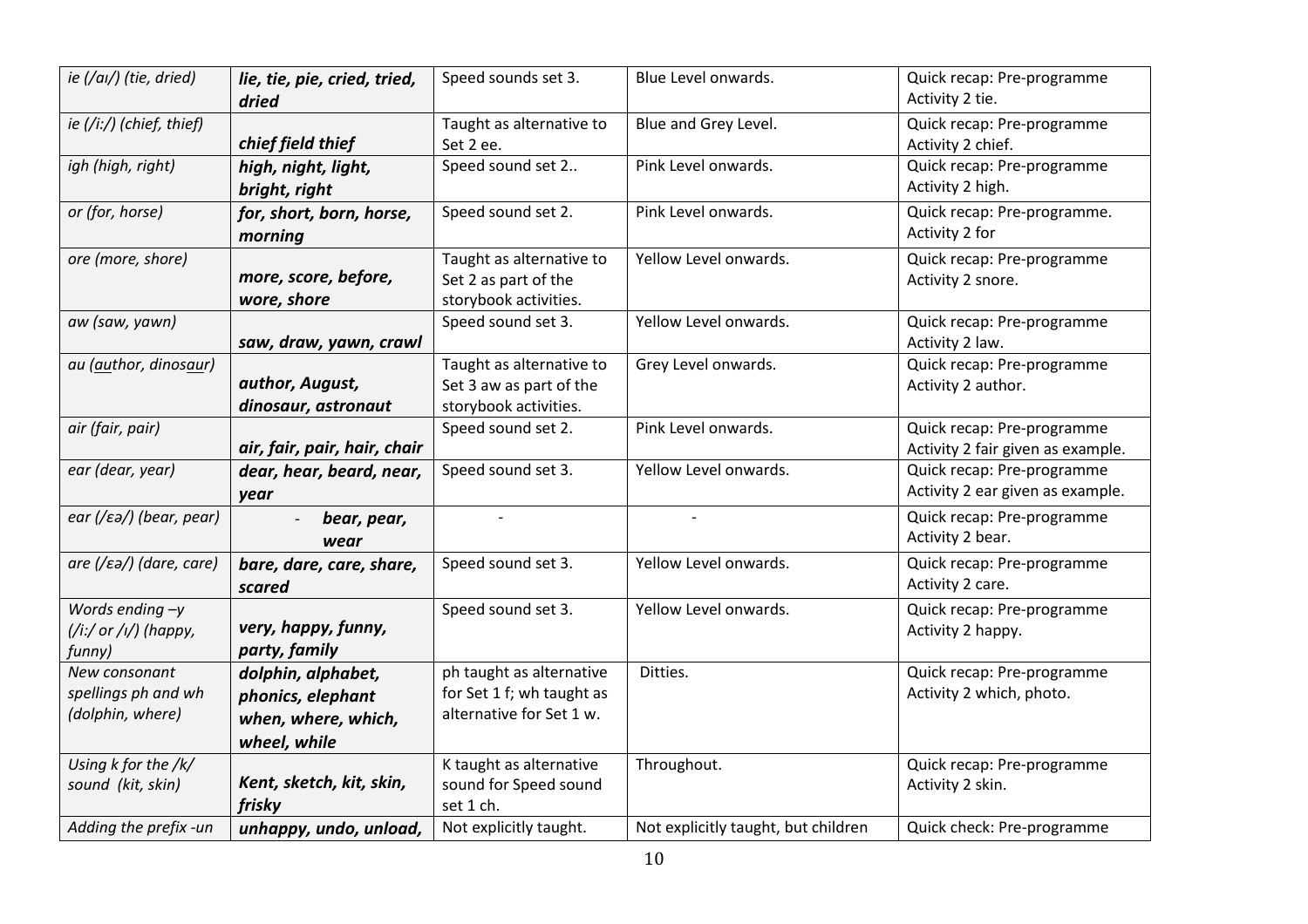| Compound words            | unfair, unlock<br>football, playground,<br>farmyard, bedroom,<br>blackberry                                                                                                                                                                                          | Not explicitly taught.                                                                                                                                                                                                                                                                                                                                                                                                                         | will use these forms where<br>appropriate in their own writing as<br>modelled by the teacher.<br>Not explicitly taught, but children<br>will use these forms where<br>appropriate in their own writing<br>after seeing it modelled by the<br>teacher.                                                                                                                                                                        | Activity 5, question 3 If you feel<br>children need further practice,<br>work through Pre-programme<br>Special focus 3 (available online).<br>Quick check: Pre-programme<br>Activity 5, question 1. If you feel<br>children need further practice,<br>work through Pre-programme<br>Special focus 1 (available online). |
|---------------------------|----------------------------------------------------------------------------------------------------------------------------------------------------------------------------------------------------------------------------------------------------------------------|------------------------------------------------------------------------------------------------------------------------------------------------------------------------------------------------------------------------------------------------------------------------------------------------------------------------------------------------------------------------------------------------------------------------------------------------|------------------------------------------------------------------------------------------------------------------------------------------------------------------------------------------------------------------------------------------------------------------------------------------------------------------------------------------------------------------------------------------------------------------------------|-------------------------------------------------------------------------------------------------------------------------------------------------------------------------------------------------------------------------------------------------------------------------------------------------------------------------|
| Common exception<br>words | the, a, do, to, today, of,<br>said, says, are, were,<br>was, is, his, has, I, you,<br>your, they, be, he, me,<br>she, we, no, go, so, by,<br>my, here, there, where,<br>love, come, some, one,<br>once, ask, friend,<br>school, put, push, pull,<br>full, house, our | The majority of these<br>words are practised as<br>Red words in Phonics.<br>From Yellow level<br>onwards of Get Writing!<br>Activities 1, 2, 3 and 4<br>particularly focus on the<br>spelling of Green and<br>Red words (Red words<br>being high frequency<br>words with a low<br>frequency grapheme.<br>These have a special<br>focus throughout the<br>programme, to ensure<br>children learn to read<br>and spell them with<br>confidence). | The majority of these words are<br>practised as Red words in Phonics.<br>From Yellow level onwards of Get<br>Writing! Activities 1, 2, 3 and 4<br>particularly focus on the spelling of<br>Green and Red words (Red words<br>being high frequency words with a<br>low frequency grapheme. These<br>have a special focus throughout the<br>programme, to ensure children<br>learn to read and spell them with<br>confidence). | Practised as Red words in<br>activities in every unit of the<br>programme in Year 2. These<br>words are available to print and<br>make into cards in the Red words<br>Word bank.                                                                                                                                        |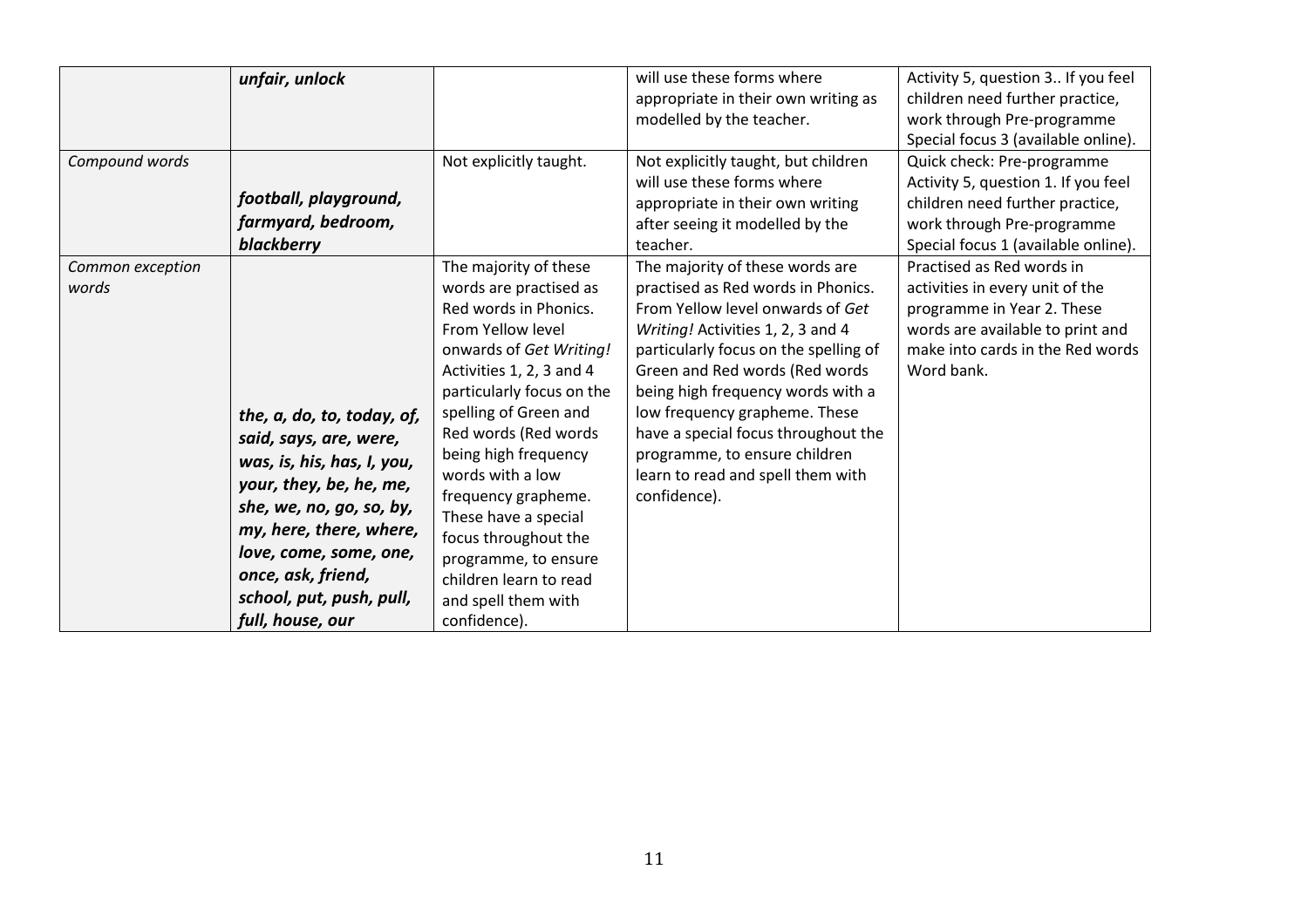| National Curriculum English Appendix 2: Vocabulary, grammar and punctuation Year 1 |                                                                                |                                                                                      |  |  |  |
|------------------------------------------------------------------------------------|--------------------------------------------------------------------------------|--------------------------------------------------------------------------------------|--|--|--|
| English Appendix 2: Vocabulary, grammar                                            | <b>Read Write Inc. Phonics</b>                                                 | <b>Read Write Inc. Get Writing</b>                                                   |  |  |  |
| and punctuation content Year 1                                                     |                                                                                |                                                                                      |  |  |  |
| Word                                                                               |                                                                                |                                                                                      |  |  |  |
| Regular plural noun suffixes -s or -es [for                                        | Throughout fiction and non-fiction.                                            | Children will use plural nouns and third                                             |  |  |  |
| example, dog, dogs; wish, wishes],                                                 |                                                                                | person singular verbs ending with s and es                                           |  |  |  |
| including the effects of these suffixes on                                         |                                                                                | where appropriate in their writing as                                                |  |  |  |
| the meaning of the noun                                                            |                                                                                | modelled by the teacher.                                                             |  |  |  |
| Suffixes that can be added to verbs where                                          | Throughout fiction and non-fiction.                                            | Not explicitly taught, but children will use                                         |  |  |  |
| no change is needed in the spelling of root                                        |                                                                                | these forms where appropriate in their own                                           |  |  |  |
| words (e.g. helping, helped, helper)                                               |                                                                                | writing after seeing them modelled by the                                            |  |  |  |
|                                                                                    |                                                                                | teacher.                                                                             |  |  |  |
| How the prefix un-changes the meaning of                                           | Not explicitly taught.                                                         | Not explicitly taught, but children will use                                         |  |  |  |
| verbs and adjectives [negation, for                                                |                                                                                | these forms where appropriate in their own                                           |  |  |  |
| example, unkind, or undoing: untie the                                             |                                                                                | writing as modelled by the teacher.                                                  |  |  |  |
| boat]                                                                              |                                                                                |                                                                                      |  |  |  |
| Sentence                                                                           |                                                                                |                                                                                      |  |  |  |
| How words can combine to make                                                      | Through reading the fiction and non-fiction books in                           | From early preparation of linking words into                                         |  |  |  |
| sentences                                                                          | the programme, children's understanding of how                                 | phrases in the Red Ditty Get Writing books,                                          |  |  |  |
|                                                                                    | words combine to make sentences develops steadily.                             | children develop their knowledge and ability                                         |  |  |  |
|                                                                                    |                                                                                | to combine words to make sentences.                                                  |  |  |  |
| Joining words and joining clauses using and                                        | From Green storybooks onwards, children are                                    | From Green Get Writing books onwards,                                                |  |  |  |
|                                                                                    | familiarized with how the word 'and' can be used to<br>join words and clauses. | children are encouraged to use 'and' to<br>combine words and clauses (though not too |  |  |  |
|                                                                                    |                                                                                | frequently!).                                                                        |  |  |  |
| <b>Text</b>                                                                        |                                                                                |                                                                                      |  |  |  |
| Sequencing sentences to form short                                                 | From Green storybooks onwards, children read short                             | From Purple Get Writing books onwards,                                               |  |  |  |
| narratives                                                                         | narratives made up of sequenced sentences.                                     | children practice forming short narratives by                                        |  |  |  |
|                                                                                    |                                                                                | writing sequenced sentences.                                                         |  |  |  |
| <b>Punctuation</b>                                                                 |                                                                                |                                                                                      |  |  |  |
| Separation of words with spaces                                                    | Children witness this in all the fiction and non-fiction                       | Children are taught to leave a finger space                                          |  |  |  |
|                                                                                    | books in the programme.                                                        | between words, and are regularly reminded                                            |  |  |  |
|                                                                                    |                                                                                | of this throughout the programme.                                                    |  |  |  |